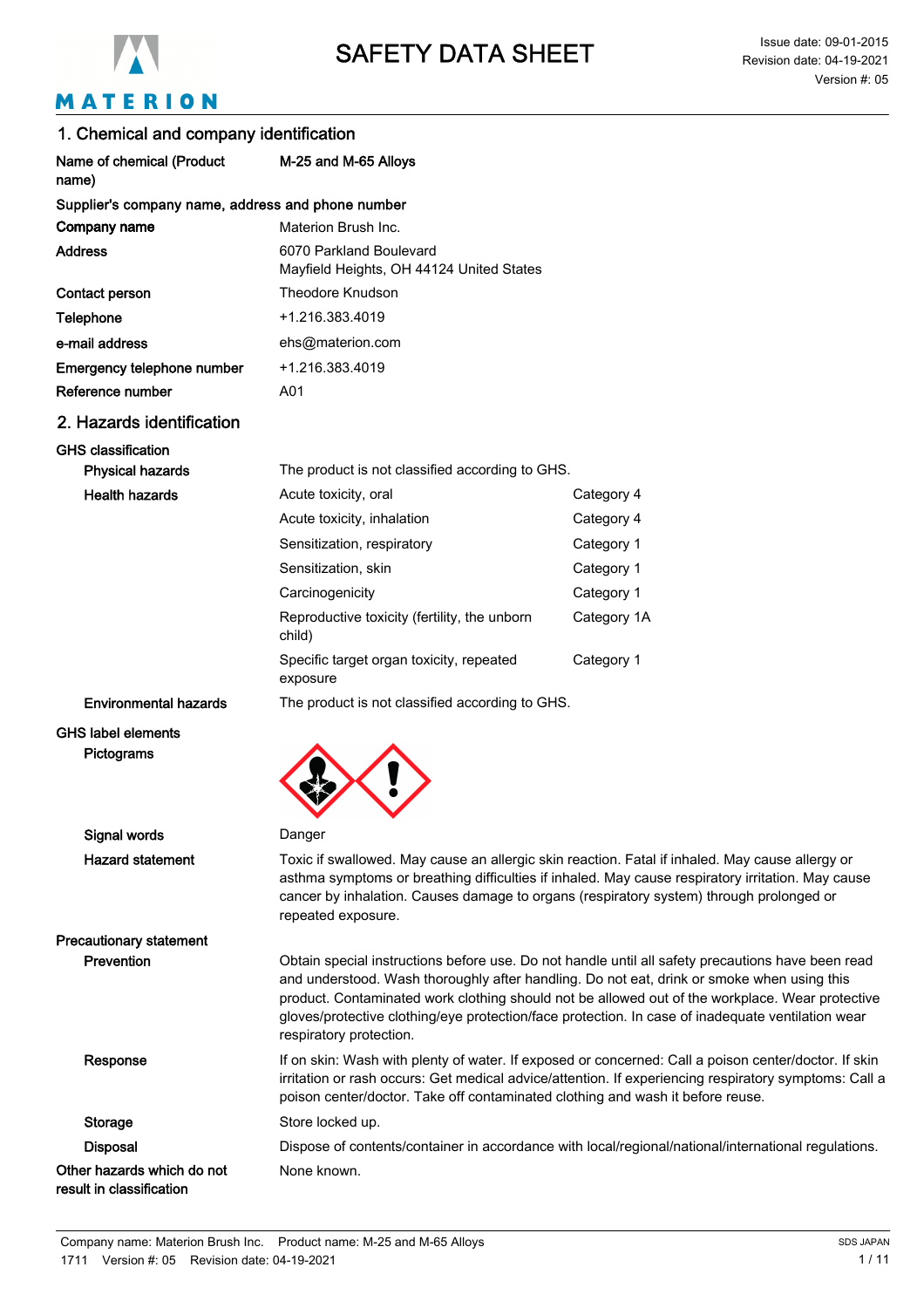| Supplemental information             | Exposure to the elements listed in Section 3 by inhalation, ingestion, and skin contact can occur<br>when melting, casting, dross handling, pickling, chemical cleaning, heat treating, abrasive cutting,<br>welding, grinding, sanding, polishing, milling, crushing, or otherwise heating or abrading the<br>surface of this material in a manner which generates particulate.                                                                                                                                                           |
|--------------------------------------|--------------------------------------------------------------------------------------------------------------------------------------------------------------------------------------------------------------------------------------------------------------------------------------------------------------------------------------------------------------------------------------------------------------------------------------------------------------------------------------------------------------------------------------------|
|                                      | For further information, please contact the Product Stewardship Department at +1.216.383.4019.                                                                                                                                                                                                                                                                                                                                                                                                                                             |
| Main symptoms and emergency overview |                                                                                                                                                                                                                                                                                                                                                                                                                                                                                                                                            |
| Main symptoms                        | Jaundice. Liver enlargement. Proteinuria. Irritating to mouth, throat, and stomach. Sensitization.<br>May cause respiratory irritation. Coughing. Discomfort in the chest. Shortness of breath. Skin<br>irritation. May cause an allergic skin reaction. Dermatitis. Rash. Edema. Prolonged exposure may<br>cause chronic effects.                                                                                                                                                                                                         |
| <b>Emergency overview</b>            | <b>DANGER</b>                                                                                                                                                                                                                                                                                                                                                                                                                                                                                                                              |
|                                      | Fatal if inhaled. Very toxic. Toxic if swallowed. Harmful if absorbed through skin. Harmful in contact<br>with eyes. Causes damage to organs. Cancer hazard. May cause an allergic skin reaction. May<br>cause irritation to the respiratory system. May cause sensitization by skin contact. May cause<br>allergy or asthma symptoms or breathing difficulties if inhaled. May cause reproductive effects.<br>Danger of serious damage to health by prolonged exposure. Dangerous for the environment if<br>discharged into watercourses. |

# 3. Composition/information on ingredients

Substance or mixture Mixture

|                                                          |                                        |                                                                                                                                                                                                                                                                                                                                                                                                                                                                                               | <b>Gazette notification</b> |           |                   |
|----------------------------------------------------------|----------------------------------------|-----------------------------------------------------------------------------------------------------------------------------------------------------------------------------------------------------------------------------------------------------------------------------------------------------------------------------------------------------------------------------------------------------------------------------------------------------------------------------------------------|-----------------------------|-----------|-------------------|
| Chemical name or generic name                            |                                        | <b>CAS Number</b>                                                                                                                                                                                                                                                                                                                                                                                                                                                                             | ENCS no.                    | ISHL no.  | Concentration (%) |
| Copper                                                   |                                        | 7440-50-8                                                                                                                                                                                                                                                                                                                                                                                                                                                                                     |                             |           | $97.1 - 98.6$     |
| Beryllium                                                |                                        | 7440-41-7                                                                                                                                                                                                                                                                                                                                                                                                                                                                                     |                             |           | $0.2 - 2$         |
| Nickel                                                   |                                        | 7440-02-0                                                                                                                                                                                                                                                                                                                                                                                                                                                                                     |                             |           | $0 - 1.4$         |
| Lead                                                     |                                        | 7439-92-1                                                                                                                                                                                                                                                                                                                                                                                                                                                                                     |                             | $(1)-527$ | $0.2 - 0.6$       |
| Cobalt                                                   |                                        | 7440-48-4                                                                                                                                                                                                                                                                                                                                                                                                                                                                                     |                             |           | $0 - 0.35$        |
| Synonym(s)                                               |                                        | C17300 (M-25), C17465 (M-65), Copper Beryllium Alloy, Beryllium Copper Alloy, Copper Alloy                                                                                                                                                                                                                                                                                                                                                                                                    |                             |           |                   |
| <b>Chemical formula</b>                                  |                                        | Cu (7440-50-8), Be (7440-41-7), Ni (7440-02-0), Pb (7439-92-1), Co (7440-48-4)                                                                                                                                                                                                                                                                                                                                                                                                                |                             |           |                   |
| 4. First aid measures                                    |                                        |                                                                                                                                                                                                                                                                                                                                                                                                                                                                                               |                             |           |                   |
| If inhaled                                               |                                        | If symptoms develop move victim to fresh air. For breathing difficulties, oxygen may be necessary.<br>Breathing difficulty caused by inhalation of particulate requires immediate removal to fresh air. If<br>breathing has stopped, perform artificial respiration and obtain medical help.                                                                                                                                                                                                  |                             |           |                   |
| If on skin                                               | lodged under the skin must be removed. | Take off contaminated clothing and wash before reuse. Thoroughly wash skin cuts or wounds to<br>remove all particulate debris from the wound. Seek medical attention for wounds that cannot be<br>thoroughly cleansed. Treat skin cuts and wounds with standard first aid practices such as<br>cleansing, disinfecting and covering to prevent wound infection and contamination before<br>continuing work. Obtain medical help for persistent irritation. Material accidentally implanted or |                             |           |                   |
| If in eyes                                               |                                        | Immediately flush eyes with plenty of water for at least 15 minutes, lifting lower and upper eyelids<br>occasionally. Get medical attention if symptoms persist.                                                                                                                                                                                                                                                                                                                              |                             |           |                   |
| If swallowed                                             | person.                                | If swallowed, seek medical advice immediately and show this container or label. Induce vomiting<br>immediately as directed by medical personnel. Never give anything by mouth to an unconscious                                                                                                                                                                                                                                                                                               |                             |           |                   |
| Most important<br>symptoms/effects, acute and<br>delayed | cause chronic effects.                 | May cause allergic skin reaction. May cause allergic respiratory reaction. Prolonged exposure may                                                                                                                                                                                                                                                                                                                                                                                             |                             |           |                   |
| Protection of first-aid<br>responders                    | beryllium.                             | If exposed or concerned: get medical attention/advice. Get medical attention if symptoms occur.<br>Wash contaminated clothing before reuse. As supplied, there is no immediate medical risk with<br>beryllium products in article form. First aid measures provided are related to particulate containing                                                                                                                                                                                     |                             |           |                   |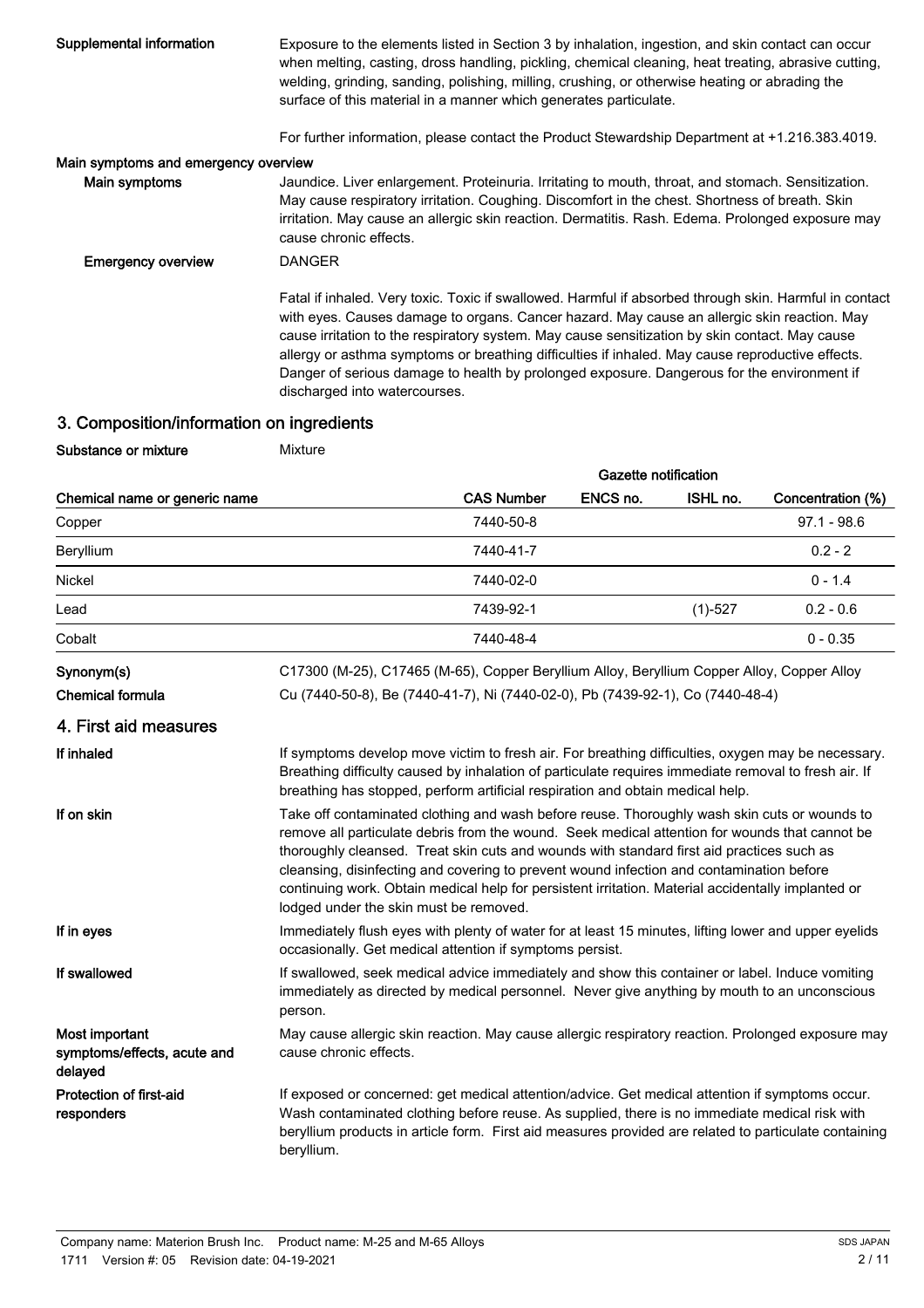| Notes to physician                                                        | Treatment of Chronic Beryllium Disease: There is no known treatment which will cure chronic<br>beryllium disease. Prednisone or other corticosteroids are the most specific treatment currently<br>available. They are directed at suppressing the immunological reaction and can be effective in<br>diminishing signs and symptoms of chronic beryllium disease. In cases where steroid therapy has<br>had only partial or minimal effectiveness, other immunosuppressive agents, such as<br>cyclophosphamide, cyclosporine, or methotrexate, have been used. In view of the potential side<br>effects of all the immunosuppressive medications, including steroids such as prednisone, they<br>should be used only under the direct care of a physician. Other treatment, such as oxygen, inhaled<br>steroids or bronchodilators, may be prescribed by some physicians and can be effective in<br>selected cases. In general, treatment is reserved for cases with significant symptoms and/or<br>significant loss of lung function. The decision about when and with what medication to treat is a<br>judgment situation for individual physicians.<br>In their 2014 official statement on the Diagnosis and Management of Beryllium Sensitivity and<br>Chronic Beryllium Disease, the American Thoracic Society states that "it seems prudent for |
|---------------------------------------------------------------------------|-------------------------------------------------------------------------------------------------------------------------------------------------------------------------------------------------------------------------------------------------------------------------------------------------------------------------------------------------------------------------------------------------------------------------------------------------------------------------------------------------------------------------------------------------------------------------------------------------------------------------------------------------------------------------------------------------------------------------------------------------------------------------------------------------------------------------------------------------------------------------------------------------------------------------------------------------------------------------------------------------------------------------------------------------------------------------------------------------------------------------------------------------------------------------------------------------------------------------------------------------------------------------------------------------------------------------------------------------------|
|                                                                           | workers with BeS to avoid all future occupational exposure to beryllium."                                                                                                                                                                                                                                                                                                                                                                                                                                                                                                                                                                                                                                                                                                                                                                                                                                                                                                                                                                                                                                                                                                                                                                                                                                                                             |
| 5. Fire-fighting measures                                                 |                                                                                                                                                                                                                                                                                                                                                                                                                                                                                                                                                                                                                                                                                                                                                                                                                                                                                                                                                                                                                                                                                                                                                                                                                                                                                                                                                       |
| <b>Extinguishing media</b>                                                | The product is non-combustible. Use extinguishing measures that are appropriate to local<br>circumstances and the surrounding environment.                                                                                                                                                                                                                                                                                                                                                                                                                                                                                                                                                                                                                                                                                                                                                                                                                                                                                                                                                                                                                                                                                                                                                                                                            |
| Extinguishing media to avoid                                              | Do not use water to extinguish fires around operations involving molten metal due to the potential<br>for steam explosions.                                                                                                                                                                                                                                                                                                                                                                                                                                                                                                                                                                                                                                                                                                                                                                                                                                                                                                                                                                                                                                                                                                                                                                                                                           |
| Special fire fighting procedures                                          | Move containers from fire area if you can do so without risk. Water runoff can cause environmental<br>damage.                                                                                                                                                                                                                                                                                                                                                                                                                                                                                                                                                                                                                                                                                                                                                                                                                                                                                                                                                                                                                                                                                                                                                                                                                                         |
| Protection of fire-fighters                                               | Firefighters should wear full protective clothing including self contained breathing apparatus. Wear<br>suitable protective equipment.                                                                                                                                                                                                                                                                                                                                                                                                                                                                                                                                                                                                                                                                                                                                                                                                                                                                                                                                                                                                                                                                                                                                                                                                                |
| Specific methods                                                          | Pressure-demand self-contained breathing apparatus must be worn by firefighters or any other<br>persons potentially exposed to the particulate released during or after a fire.                                                                                                                                                                                                                                                                                                                                                                                                                                                                                                                                                                                                                                                                                                                                                                                                                                                                                                                                                                                                                                                                                                                                                                       |
| 6. Accidental release measures                                            |                                                                                                                                                                                                                                                                                                                                                                                                                                                                                                                                                                                                                                                                                                                                                                                                                                                                                                                                                                                                                                                                                                                                                                                                                                                                                                                                                       |
| Personal precautions, protective<br>equipment and emergency<br>procedures | In solid form this material poses no special clean-up problems. Wear appropriate protective<br>equipment and clothing during clean-up.                                                                                                                                                                                                                                                                                                                                                                                                                                                                                                                                                                                                                                                                                                                                                                                                                                                                                                                                                                                                                                                                                                                                                                                                                |
| <b>Environmental precautions</b>                                          | Avoid release to the environment. In the event of a spill or accidental release, notify relevant<br>authorities in accordance with all applicable regulations. Prevent further leakage or spillage if safe<br>to do so. Avoid discharge into drains, water courses or onto the ground.                                                                                                                                                                                                                                                                                                                                                                                                                                                                                                                                                                                                                                                                                                                                                                                                                                                                                                                                                                                                                                                                |
| Methods and materials for<br>containment and cleaning up                  | Clean up in accordance with all applicable regulations.                                                                                                                                                                                                                                                                                                                                                                                                                                                                                                                                                                                                                                                                                                                                                                                                                                                                                                                                                                                                                                                                                                                                                                                                                                                                                               |
| 7. Handling and storage                                                   |                                                                                                                                                                                                                                                                                                                                                                                                                                                                                                                                                                                                                                                                                                                                                                                                                                                                                                                                                                                                                                                                                                                                                                                                                                                                                                                                                       |
| Handling<br>Technical measures (e.g.<br>Local and general<br>ventilation) | Not available.                                                                                                                                                                                                                                                                                                                                                                                                                                                                                                                                                                                                                                                                                                                                                                                                                                                                                                                                                                                                                                                                                                                                                                                                                                                                                                                                        |
| Safe handling advice                                                      | Not available.                                                                                                                                                                                                                                                                                                                                                                                                                                                                                                                                                                                                                                                                                                                                                                                                                                                                                                                                                                                                                                                                                                                                                                                                                                                                                                                                        |
| Hygiene measures                                                          | Handle in accordance with good industrial hygiene and safety practice.                                                                                                                                                                                                                                                                                                                                                                                                                                                                                                                                                                                                                                                                                                                                                                                                                                                                                                                                                                                                                                                                                                                                                                                                                                                                                |
| <b>Storage</b>                                                            |                                                                                                                                                                                                                                                                                                                                                                                                                                                                                                                                                                                                                                                                                                                                                                                                                                                                                                                                                                                                                                                                                                                                                                                                                                                                                                                                                       |
| Safe storage conditions<br>Safe packaging materials                       | Not available.<br>Keep in original container.                                                                                                                                                                                                                                                                                                                                                                                                                                                                                                                                                                                                                                                                                                                                                                                                                                                                                                                                                                                                                                                                                                                                                                                                                                                                                                         |
|                                                                           |                                                                                                                                                                                                                                                                                                                                                                                                                                                                                                                                                                                                                                                                                                                                                                                                                                                                                                                                                                                                                                                                                                                                                                                                                                                                                                                                                       |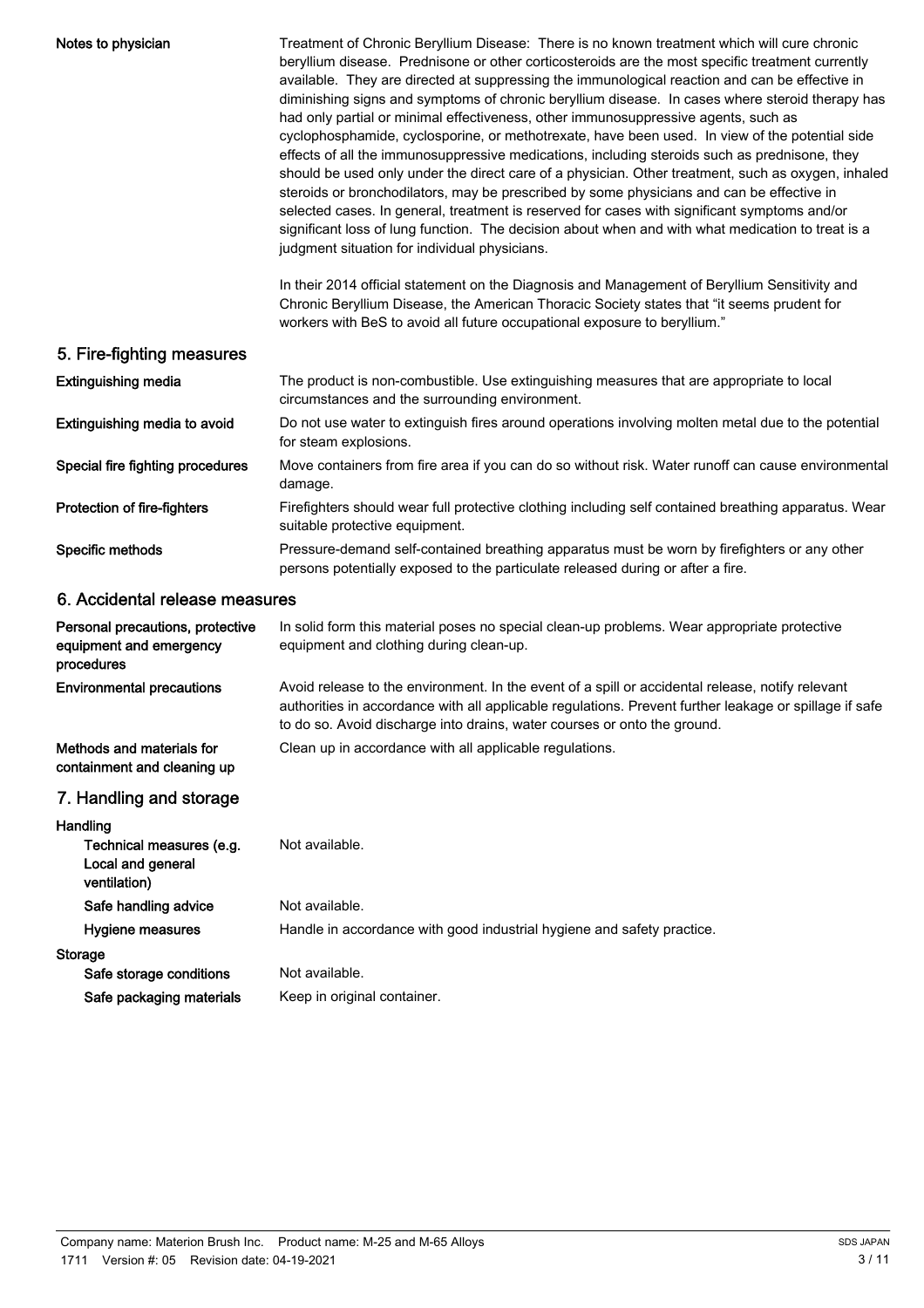## 8. Exposure controls/personal protection

|  | <b>Control parameters</b> |
|--|---------------------------|
|--|---------------------------|

WORK PRACTICES: Develop work practices and procedures that prevent particulate from coming in contact with worker skin, hair, or personal clothing. If work practices and/or procedures are ineffective in controlling airborne exposure or visual particulate from deposition on skin, hair, or clothing, provide appropriate cleaning/washing facilities. Procedures should be written that clearly communicate the facility's requirements for protective clothing and personal hygiene. These clothing and personal hygiene requirements help keep particulate from being spread to non-production areas or from being taken home by the worker. Never use compressed air to clean work clothing or other surfaces.

Fabrication processes may leave a residue of particulate on the surface of parts, products or equipment that could result in employee exposure during subsequent material handling activities. As necessary, clean loose particulate from parts between processing steps. As a standard hygiene practice, wash hands before eating or smoking.

WET METHODS: Machining operations are usually performed under a liquid lubricant/coolant flood which assists in reducing airborne particulate. However, the cycling through of machine coolant containing finely divided particulate in suspension can result in the concentration building to a point where the particulate may become airborne during use. Certain processes such as sanding and grinding may require complete hooded containment and local exhaust ventilation. Prevent coolant from splashing onto floor areas, external structures or operators' clothing. Utilize a coolant filtering system to remove particulate from the coolant.

HOUSEKEEPING: Use vacuum and wet cleaning methods for particulate removal from surfaces. Be certain to de-energize electrical systems, as necessary, before beginning wet cleaning. Use vacuum cleaners with high efficiency particulate air (HEPA). Do not use compressed air, brooms, or conventional vacuum cleaners to remove particulate from surfaces as this activity can result in elevated exposures to airborne particulate. Follow the manufacturer's instructions when performing maintenance on HEPA filtered vacuums used to clean hazardous materials.

#### Occupational exposure limits

#### Japan. OELs - ISHL. (Workplace Environment Assessment Standards)

| <b>Components</b>         | Type | Value                    |
|---------------------------|------|--------------------------|
| Beryllium (CAS 7440-41-7) | TLV  | $0.001 \,\mathrm{mg/m3}$ |
| Cobalt (CAS 7440-48-4)    | TLV  | $0.02 \,\mathrm{mg/m3}$  |
| Lead (CAS 7439-92-1)      | TLV  | $0.05 \,\mathrm{mg/m3}$  |
| Nickel (CAS 7440-02-0)    | TLV  | $0.1 \text{ mg/m}$ 3     |

#### Japan. OELs - JSOH (Japan Society of Occupational Health: Recommendation of Occupational Exposure Limits)

| Components                       | Type        | Value                |                                       |
|----------------------------------|-------------|----------------------|---------------------------------------|
| Beryllium (CAS 7440-41-7)        | TWA         | $0.002$ mg/m3        |                                       |
| Cobalt (CAS 7440-48-4)           | TWA         | $0.05$ mg/m $3$      |                                       |
| Lead (CAS 7439-92-1)             | TWA         | $0.03$ mg/m $3$      |                                       |
| Nickel (CAS 7440-02-0)           | TWA         | 1 mg/m $3$           |                                       |
| US. ACGIH Threshold Limit Values |             |                      |                                       |
| Components                       | <b>Type</b> | Value                | Form                                  |
|                                  |             |                      |                                       |
| Beryllium (CAS 7440-41-7)        | <b>TWA</b>  | beryllium)           | 0.00005 mg/m3 (as Inhalable fraction. |
| Cobalt (CAS 7440-48-4)           | TWA         | $0.02$ mg/m $3$      |                                       |
| Copper (CAS 7440-50-8)           | TWA         | 1 mg/m $3$           | Dust and mist.                        |
|                                  |             | $0.2 \text{ mg/m}$ 3 | Fume.                                 |
| Lead (CAS 7439-92-1)             | TWA         | $0.05$ mg/m $3$      |                                       |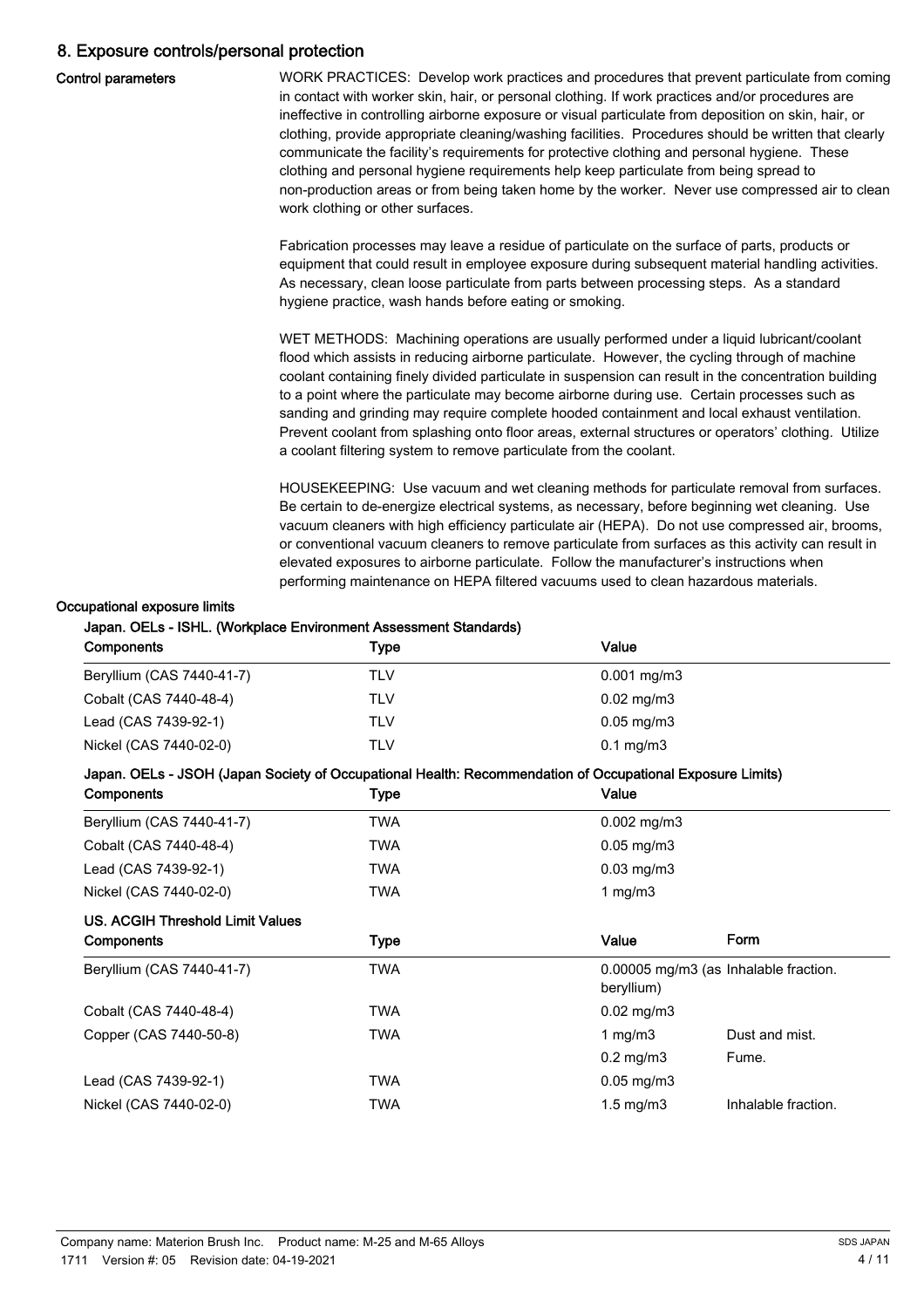| Components             | Value            | Determinant               | Specimen                                                                         | <b>Sampling Time</b> |
|------------------------|------------------|---------------------------|----------------------------------------------------------------------------------|----------------------|
| Cobalt (CAS 7440-48-4) | $35 \mu g/l$     | Cobalt                    | Urine                                                                            | $\star$              |
|                        | $3 \mu g/l$      | Cobalt                    | <b>Blood</b>                                                                     | $\star$              |
| Lead (CAS 7439-92-1)   | $800 \mu g/l$    | Protoporphyrin            | <b>Blood</b>                                                                     | $\star$              |
|                        | 2000 µg/l        | Protoporphyrin            | Reduction<br>from<br>individual<br>baseline<br>activity in<br>red blood<br>cells | $\star$              |
|                        | $150 \mu g/l$    | Lead                      | <b>Blood</b>                                                                     | $\star$              |
|                        | $5 \text{ mg/l}$ | δ-Aminolevulini<br>c acid | Urine                                                                            | $\star$              |

# Biological limit values<br>Ianan, BELs - JSOH (Janan Society of Occupational Health: Recon mendation of Occupational Exposure Limits Based on

\* - For sampling details, please see the source document.

## ACGIH Biological Exposure Indices

| <b>Components</b>      | Value         | Determinant | Specimen     | <b>Sampling Time</b> |
|------------------------|---------------|-------------|--------------|----------------------|
| Cobalt (CAS 7440-48-4) | 15 µg/l       | Cobalt      | Urine        |                      |
| Lead (CAS 7439-92-1)   | $200 \mu q/l$ | ∟ead        | <b>Blood</b> |                      |

\* - For sampling details, please see the source document.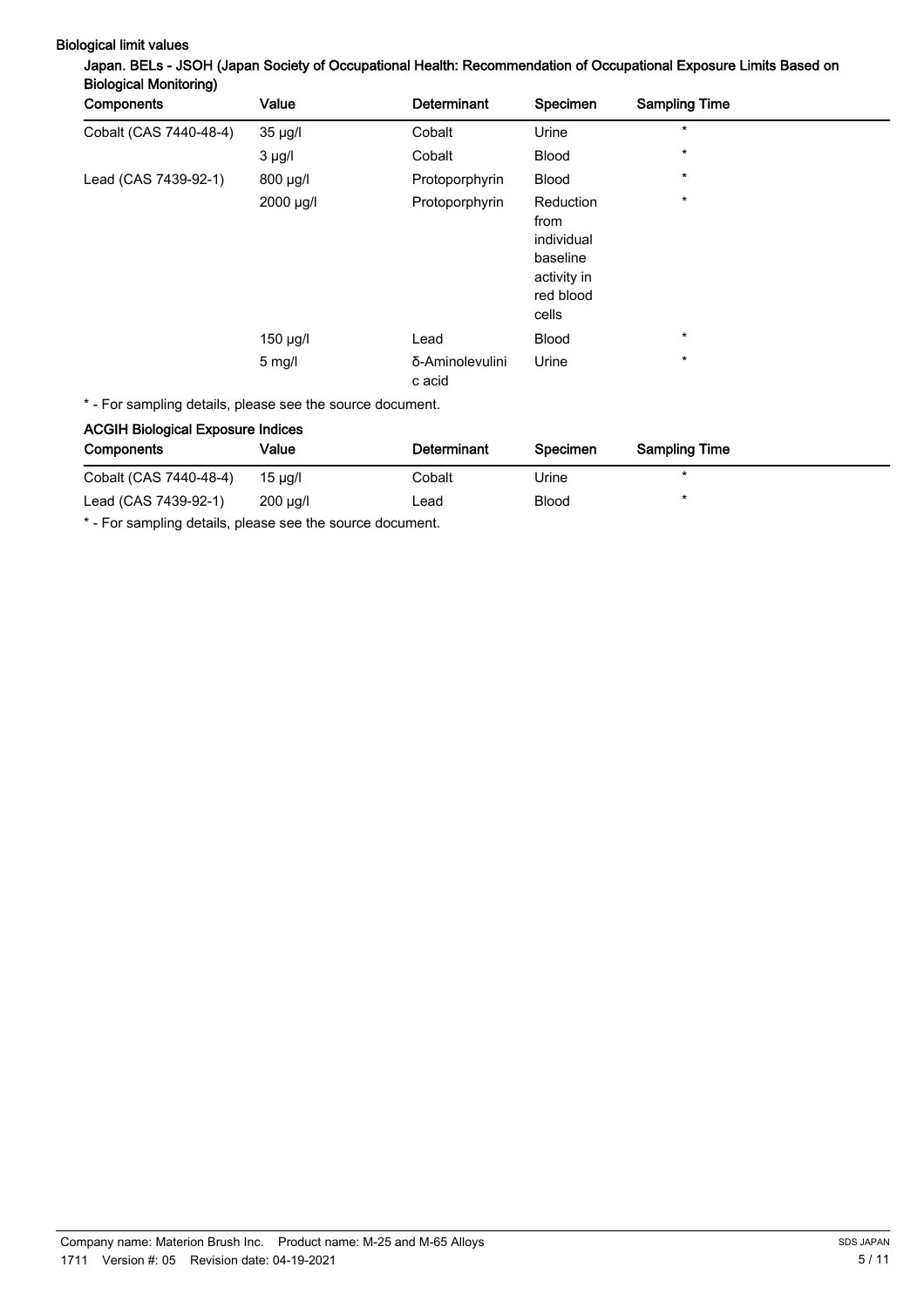VENTILATION: Good general ventilation (typically 10 air changes per hour) should be used. Ventilation rates should be matched to conditions. If applicable, use process enclosures, local exhaust ventilation, or other engineering controls to maintain airborne levels below recommended exposure limits. If exposure limits have not been established, maintain airborne levels to an acceptable level.

Whenever possible, the use of local exhaust ventilation or other engineering controls is the preferred method of controlling exposure to airborne particulate. Where utilized, exhaust inlets to the ventilation system must be positioned as close as possible to the source of airborne generation. Avoid disruption of the airflow in the area of a local exhaust inlet by equipment such as a man-cooling fan. Check ventilation equipment regularly to ensure it is functioning properly. Provide training on the use and operation of ventilation to all users. Use qualified professionals to design and install ventilation systems.

WET METHODS: Machining operations are usually performed under a liquid lubricant/coolant flood which assists in reducing airborne particulate. However, the cycling through of machine coolant containing finely divided particulate in suspension can result in the concentration building to a point where the particulate may become airborne during use. Certain processes such as sanding and grinding may require complete hooded containment and local exhaust ventilation. Prevent coolant from splashing onto floor areas, external structures or operators' clothing. Utilize a coolant filtering system to remove particulate from the coolant.

WORK PRACTICES: Develop work practices and procedures that prevent particulate from coming in contact with worker skin, hair, or personal clothing. If work practices and/or procedures are ineffective in controlling airborne exposure or visual particulate from deposition on skin, hair, or clothing, provide appropriate cleaning/washing facilities. Procedures should be written that clearly communicate the facility's requirements for protective clothing and personal hygiene. These clothing and personal hygiene requirements help keep particulate from being spread to non-production areas or from being taken home by the worker. Never use compressed air to clean work clothing or other surfaces.

Fabrication processes may leave a residue of particulate on the surface of parts, products or equipment that could result in employee exposure during subsequent material handling activities. As necessary, clean loose particulate from parts between processing steps. As a standard hygiene practice, wash hands before eating or smoking.

HOUSEKEEPING: Use vacuum and wet cleaning methods for particulate removal from surfaces. Be certain to de-energize electrical systems, as necessary, before beginning wet cleaning. Use vacuum cleaners with high efficiency particulate air (HEPA). Do not use compressed air, brooms, or conventional vacuum cleaners to remove particulate from surfaces as this activity can result in elevated exposures to airborne particulate. Follow the manufacturer's instructions when performing maintenance on HEPA filtered vacuums used to clean hazardous materials.

Ensure adequate ventilation, especially in confined areas.

Good general ventilation (typically 10 air changes per hour) should be used. Ventilation rates should be matched to conditions. If applicable, use process enclosures, local exhaust ventilation, or other engineering controls to maintain airborne levels below recommended exposure limits. If exposure limits have not been established, maintain airborne levels to an acceptable level.

Whenever possible, the use of local exhaust ventilation or other engineering controls is the preferred method of controlling exposure to airborne particulate. Where utilized, exhaust inlets to the ventilation system must be positioned as close as possible to the source of airborne g

#### Personal protective equipment Respiratory protection

When airborne exposures exceed or have the potential to exceed the occupational exposure limits, approved respirators must be used as specified by an Industrial Hygienist or other qualified professional. Respirator users must be medically evaluated to determine if they are physically capable of wearing a respirator. Quantitative and/or qualitative fit testing and respirator training must be satisfactorily completed by all personnel prior to respirator use. Users of tight fitting respirators must be clean shaven on those areas of the face where the respirator seal contacts the face. Use pressure-demand airline respirators when performing jobs with high potential exposures such as changing filters in a baghouse air cleaning device.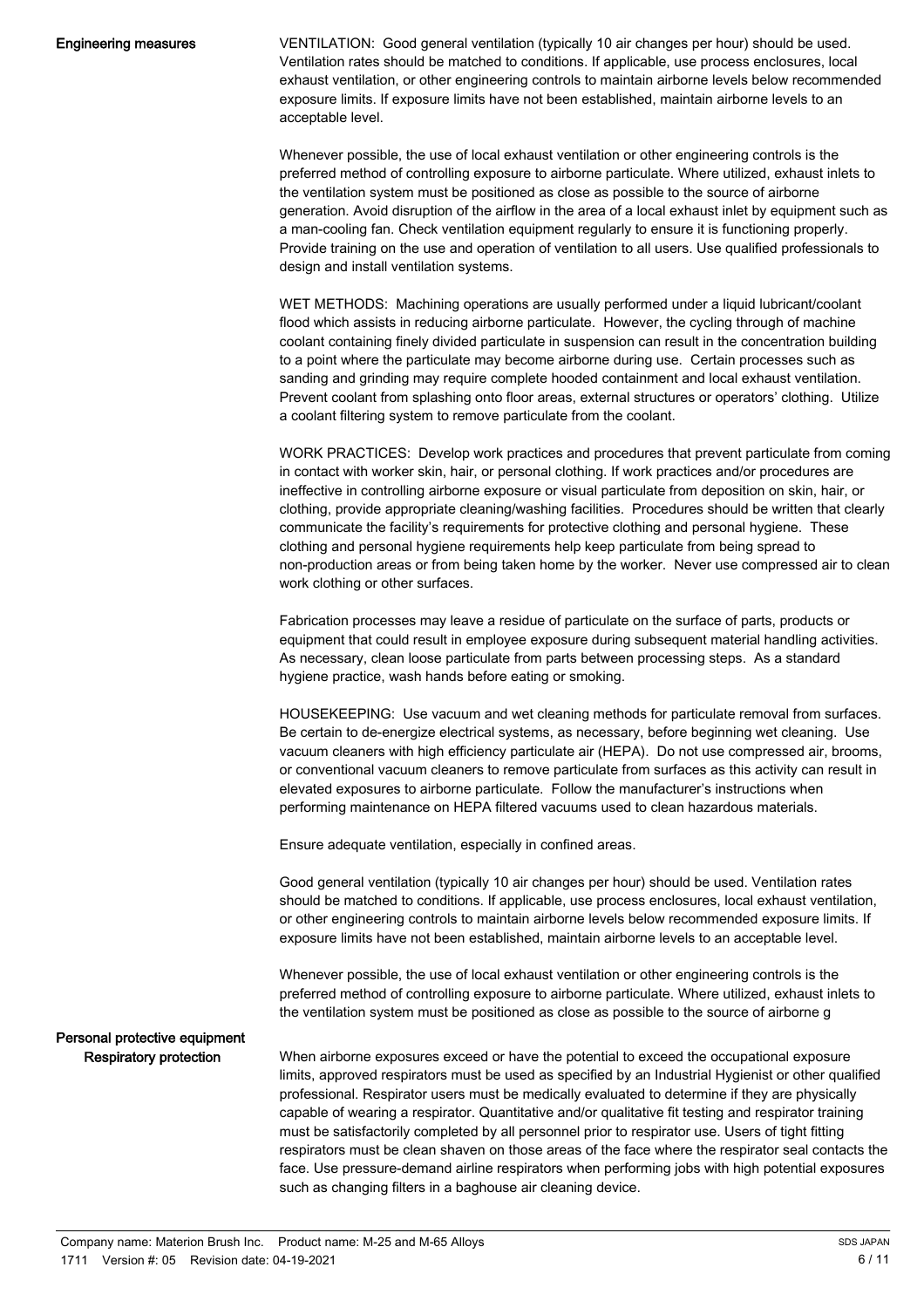| Hand protection          | Wear gloves to prevent contact with particulate or solutions. Wear gloves to prevent metal cuts<br>and skin abrasions during handling.                                                                                                                                                                                                                                                                                                                                                                                    |
|--------------------------|---------------------------------------------------------------------------------------------------------------------------------------------------------------------------------------------------------------------------------------------------------------------------------------------------------------------------------------------------------------------------------------------------------------------------------------------------------------------------------------------------------------------------|
| Eye protection           | Wear approved safety glasses, goggles, face shield and/or welder's helmet when risk of eye injury<br>is present, particularly during operations that generate dust, mist or fume.                                                                                                                                                                                                                                                                                                                                         |
| Skin and body protection | Personal protection equipment should be chosen according to the CEN standards and in<br>discussion with the supplier of the personal protective equipment. Protective overgarments or work<br>clothing must be worn by persons who may become contaminated with particulate during activities.<br>Skin contact with this material may cause, in some sensitive individuals, an allergic dermal<br>response. Particulate that becomes lodged under the skin has the potential to induce sensitization<br>and skin lesions. |

## 9. Physical and chemical properties

| <b>Physical state</b>                                         | Solid.                                      |
|---------------------------------------------------------------|---------------------------------------------|
| Form                                                          | Various shapes.                             |
| Color                                                         | Copper.                                     |
| Odor                                                          | Not applicable.                             |
| <b>Odor threshold</b>                                         | Not applicable.                             |
| Melting point/freezing point                                  | 1981.4 °F (1083 °C) estimated               |
| Boiling point, initial boiling point,<br>and boiling range    | 4703 °F (2595 °C) estimated                 |
| Combustibility                                                | Not available.                              |
| Lower and upper explosion limit / flammability limit          |                                             |
| <b>Flammability limit - lower</b><br>(%)                      | Not applicable.                             |
| <b>Flammability limit - upper</b><br>(%)                      | Not applicable.                             |
| Explosive limit - lower (%)                                   | Not applicable.                             |
| Explosive limit - upper (%)                                   | Not applicable.                             |
| Flash point                                                   | Not applicable.                             |
| Auto-ignition temperature                                     | Not applicable.                             |
| <b>Decomposition temperature</b>                              | Not applicable.                             |
| рH                                                            | Not applicable.                             |
| Kinematic viscosity                                           | Not available.                              |
| Solubility(ies)<br>Solubility (water)                         | Not applicable.                             |
| <b>Partition coefficient</b><br>(n-octanol/water) (log value) | Not available.                              |
| Vapor pressure                                                | 0.79 hPa estimated                          |
| Density and/or relative density                               |                                             |
| <b>Density</b>                                                | 8.82 g/cm3 estimated                        |
| <b>Relative density</b>                                       | Not applicable.                             |
| <b>Vapor density</b>                                          | Not applicable.                             |
| <b>Particle characteristics</b>                               | Not available.                              |
| Other information                                             |                                             |
| <b>Evaporation rate</b>                                       | Not applicable.                             |
| Flammability                                                  | Not applicable.                             |
| Specific gravity                                              | 8.82 estimated                              |
| <b>Viscosity (Coefficient of</b><br>viscosity)                | Not applicable.                             |
| 10. Stability and reactivity                                  |                                             |
| Reactivity                                                    | Not available.                              |
| <b>Chemical stability</b>                                     | Material is stable under normal conditions. |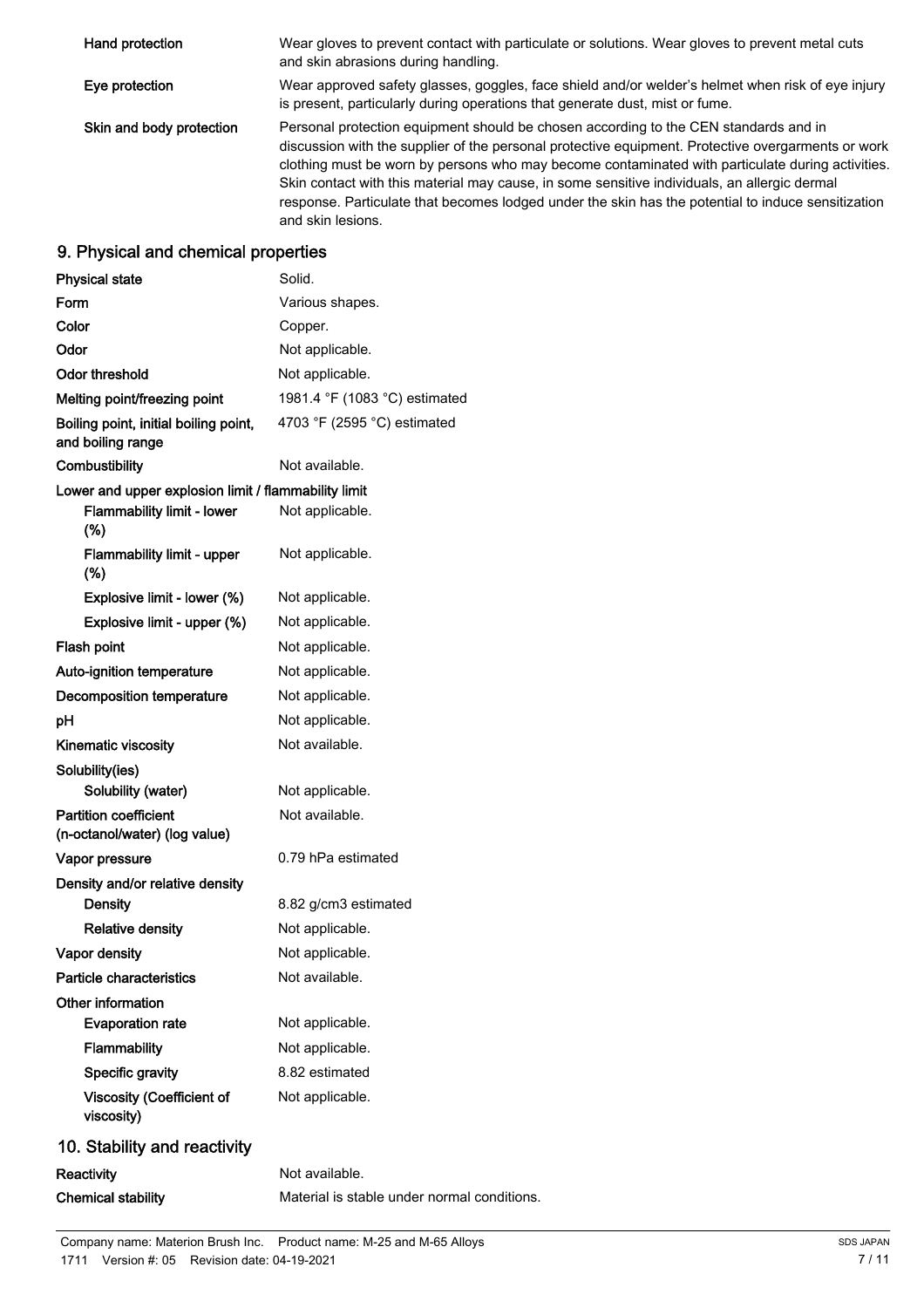| Possibility of hazardous<br>reactions                                            | Hazardous polymerization does not occur.                        |                                                                                                    |
|----------------------------------------------------------------------------------|-----------------------------------------------------------------|----------------------------------------------------------------------------------------------------|
| <b>Conditions to avoid</b>                                                       | Avoid dust formation. Contact with acids. Contact with alkalis. |                                                                                                    |
| Incompatible materials                                                           | Do not mix with other chemicals. None known.                    |                                                                                                    |
| Hazardous decomposition<br>products                                              | No hazardous decomposition products are known.                  |                                                                                                    |
| 11. Toxicological information                                                    |                                                                 |                                                                                                    |
| Acute toxicity                                                                   | reaction.                                                       | May cause allergy or asthma symptoms or breathing difficulties if inhaled. May cause allergic skin |
| Skin corrosion/irritation                                                        | Not likely, due to the form of the product.                     |                                                                                                    |
| Serious eye damage/eye<br>irritation                                             | Harmful in contact with eyes.                                   |                                                                                                    |
| Respiratory or skin sensitization                                                |                                                                 |                                                                                                    |
| <b>ACGIH sensitization</b>                                                       |                                                                 |                                                                                                    |
| Cobalt and inorganic compounds, as Co<br>(CAS 7440-48-4)                         |                                                                 | Dermal sensitization                                                                               |
|                                                                                  |                                                                 | Respiratory sensitization                                                                          |
|                                                                                  | Japan Society for Occupational Health: Respiratory sensitizer   |                                                                                                    |
| Beryllium (CAS 7440-41-7)                                                        |                                                                 | 1 Known respiratory sensitizer.                                                                    |
| Cobalt (CAS 7440-48-4)                                                           |                                                                 | 1 Known respiratory sensitizer.                                                                    |
| Nickel (CAS 7440-02-0)<br>Japan Society for Occupational Health: Skin sensitizer |                                                                 | 2 Probable respiratory sensitizer.                                                                 |
| Beryllium (CAS 7440-41-7)                                                        |                                                                 | 2 Probable skin sensitizer.                                                                        |
| Cobalt (CAS 7440-48-4)                                                           |                                                                 | 1 Known skin sensitizer.                                                                           |
| Copper (CAS 7440-50-8)                                                           |                                                                 | 2 Probable skin sensitizer.                                                                        |
| Nickel (CAS 7440-02-0)                                                           |                                                                 | 1 Known skin sensitizer.                                                                           |
| <b>Respiratory sensitization</b>                                                 |                                                                 |                                                                                                    |
|                                                                                  |                                                                 | May cause allergy or asthma symptoms or breathing difficulties if inhaled.                         |
| Skin sensitization                                                               | May cause an allergic skin reaction.                            |                                                                                                    |
| Germ cell mutagenicity                                                           | Due to lack of data the classification is not possible.         |                                                                                                    |
| Carcinogenicity                                                                  | Cancer hazard.                                                  |                                                                                                    |
| <b>ACGIH Carcinogens</b>                                                         |                                                                 |                                                                                                    |
| Cobalt (CAS 7440-48-4)                                                           |                                                                 | A2 Suspected human carcinogen.                                                                     |
| IARC Monographs. Overall Evaluation of Carcinogenicity                           |                                                                 |                                                                                                    |
| Beryllium (CAS 7440-41-7)                                                        |                                                                 | 1 Carcinogenic to humans.                                                                          |
| Cobalt (CAS 7440-48-4)                                                           |                                                                 | 2B Possibly carcinogenic to humans.                                                                |
| Lead (CAS 7439-92-1)                                                             |                                                                 | 2B Possibly carcinogenic to humans.                                                                |
| Nickel (CAS 7440-02-0)                                                           |                                                                 | 2B Possibly carcinogenic to humans.                                                                |
| Japan Society for Occupational Health: Carcinogen                                |                                                                 |                                                                                                    |
| Beryllium (CAS 7440-41-7)                                                        |                                                                 | 1 Carcinogenic to humans.                                                                          |
| Cobalt (CAS 7440-48-4)<br>Lead (CAS 7439-92-1)                                   |                                                                 | 2B Possibly carcinogenic to humans.<br>2B Possibly carcinogenic to humans.                         |
| Nickel (CAS 7440-02-0)                                                           |                                                                 | 1 Carcinogenic to humans.                                                                          |
| <b>NTP Report on Carcinogens</b>                                                 |                                                                 |                                                                                                    |
| Cobalt (CAS 7440-48-4)                                                           |                                                                 | Reasonably Anticipated to be a Human Carcinogen.                                                   |
| Reproductive toxicity                                                            | May damage fertility or the unborn child.                       |                                                                                                    |
| Specific target organ toxicity -<br>single exposure                              |                                                                 | May cause allergy or asthma symptoms or breathing difficulties if inhaled.                         |
| Specific target organ toxicity -<br>repeated exposure                            | inhalation.                                                     | May cause damage to organs (respiratory system) through prolonged or repeated exposure by          |
| <b>Aspiration hazard</b>                                                         | Due to lack of data the classification is not possible.         |                                                                                                    |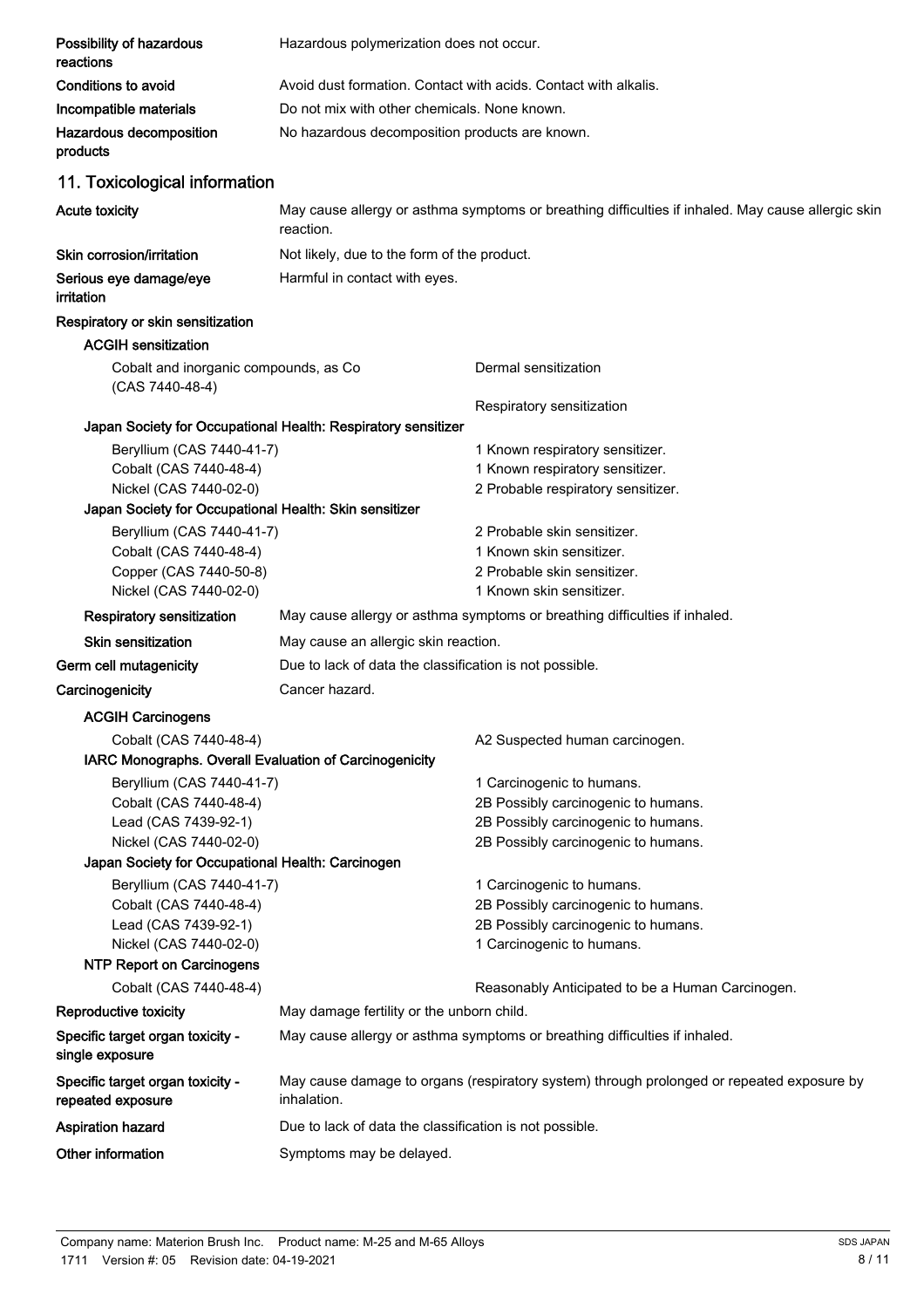## 12. Ecological information

| Ecotoxicological data<br>Components                                                                                                                                                                            |                | <b>Species</b>                                                                                                                                                                                                                            | <b>Test Results</b> |  |  |
|----------------------------------------------------------------------------------------------------------------------------------------------------------------------------------------------------------------|----------------|-------------------------------------------------------------------------------------------------------------------------------------------------------------------------------------------------------------------------------------------|---------------------|--|--|
| Copper (CAS 7440-50-8)                                                                                                                                                                                         |                |                                                                                                                                                                                                                                           |                     |  |  |
| Aquatic                                                                                                                                                                                                        |                |                                                                                                                                                                                                                                           |                     |  |  |
| Acute                                                                                                                                                                                                          |                |                                                                                                                                                                                                                                           |                     |  |  |
| Crustacea                                                                                                                                                                                                      | <b>EC50</b>    | Blue crab (Callinectes sapidus)                                                                                                                                                                                                           | $0.0031$ mg/l       |  |  |
| Fish                                                                                                                                                                                                           | <b>LC50</b>    | Fathead minnow (Pimephales promelas) 0.0219 - 0.0446 mg/l, 96 hours                                                                                                                                                                       |                     |  |  |
| Nickel (CAS 7440-02-0)                                                                                                                                                                                         |                |                                                                                                                                                                                                                                           |                     |  |  |
| Aquatic                                                                                                                                                                                                        |                |                                                                                                                                                                                                                                           |                     |  |  |
| Acute                                                                                                                                                                                                          |                |                                                                                                                                                                                                                                           |                     |  |  |
| Fish                                                                                                                                                                                                           | <b>LC50</b>    | Rainbow trout, donaldson trout<br>(Oncorhynchus mykiss)                                                                                                                                                                                   | $0.06$ mg/l, 4 days |  |  |
| <b>Ecotoxicity</b>                                                                                                                                                                                             | Not available. |                                                                                                                                                                                                                                           |                     |  |  |
| Persistence and degradability                                                                                                                                                                                  |                | No data is available on the degradability of this product.                                                                                                                                                                                |                     |  |  |
| <b>Bioaccumulation</b>                                                                                                                                                                                         | Not available. |                                                                                                                                                                                                                                           |                     |  |  |
| Mobility in soil                                                                                                                                                                                               | Not available. |                                                                                                                                                                                                                                           |                     |  |  |
| Hazardous to the ozone layer                                                                                                                                                                                   | Not available. |                                                                                                                                                                                                                                           |                     |  |  |
| 13. Disposal considerations                                                                                                                                                                                    |                |                                                                                                                                                                                                                                           |                     |  |  |
| <b>Residual waste</b>                                                                                                                                                                                          |                | Empty containers or liners may retain some product residues. This material and its container must<br>be disposed of in a safe manner (see: Disposal instructions).                                                                        |                     |  |  |
| Contaminated packaging                                                                                                                                                                                         | emptied.       | Empty containers should be taken to an approved waste handling site for recycling or disposal.<br>Since emptied containers may retain product residue, follow label warnings even after container is                                      |                     |  |  |
| Local disposal regulations                                                                                                                                                                                     |                | Material should be recycled if possible. Disposal recommendations are based on material as<br>supplied. Disposal must be in accordance with current applicable laws and regulations, and<br>material characteristics at time of disposal. |                     |  |  |
| 14. Transport information                                                                                                                                                                                      |                |                                                                                                                                                                                                                                           |                     |  |  |
| <b>IATA</b>                                                                                                                                                                                                    |                |                                                                                                                                                                                                                                           |                     |  |  |
| Not regulated as dangerous goods.                                                                                                                                                                              |                |                                                                                                                                                                                                                                           |                     |  |  |
| <b>IMDG</b>                                                                                                                                                                                                    |                |                                                                                                                                                                                                                                           |                     |  |  |
| Not regulated as dangerous goods.                                                                                                                                                                              |                |                                                                                                                                                                                                                                           |                     |  |  |
| Transport in bulk according to<br>Annex II of MARPOL 73/78 and<br>the IBC Code                                                                                                                                 | Not available. |                                                                                                                                                                                                                                           |                     |  |  |
| <b>National regulations</b>                                                                                                                                                                                    |                | Follow regulation in section 15 for domestic transportation.                                                                                                                                                                              |                     |  |  |
| 15. Regulatory information                                                                                                                                                                                     |                |                                                                                                                                                                                                                                           |                     |  |  |
| <b>Industrial Safety and Health Act</b><br>Specified substances regulation<br>Class 1 designated chemical substances<br>BERYLLIUM AND ITS COMPOUNDS<br>Class 2 designated chemical substances<br><b>COBALT</b> |                |                                                                                                                                                                                                                                           |                     |  |  |
| Cobalt and its inorganic compounds<br>NICKEL COMPOUNDS (POWDER, EXCLUDING<br>NICKEL CARBONYL (ITEM NO. 24))                                                                                                    |                |                                                                                                                                                                                                                                           |                     |  |  |
| Rules for the Prevention of Lead Poisoning                                                                                                                                                                     |                |                                                                                                                                                                                                                                           |                     |  |  |
| <b>LEAD</b>                                                                                                                                                                                                    |                | 7439-92-1                                                                                                                                                                                                                                 |                     |  |  |
| Notifiable substances<br>BERYLLIUM AND ITS COMPOUNDS                                                                                                                                                           |                | Table 9 Ordinance No. VI                                                                                                                                                                                                                  | $0.20 - 2.0 %$      |  |  |

COBALT AND COBALT COMPOUNDS Table 9 Ordinance No. 172 0 - 0.35 % COPPER AND COPPER COMPOUNDS Table 9 Ordinance No. 379 97 - 99 % LEAD AND LEAD COMPOUNDS, INORGANIC Table 9 Ordinance No. 411 0.20 - 0.60 %

Company name: Materion Brush Inc. Product name: M-25 and M-65 Alloys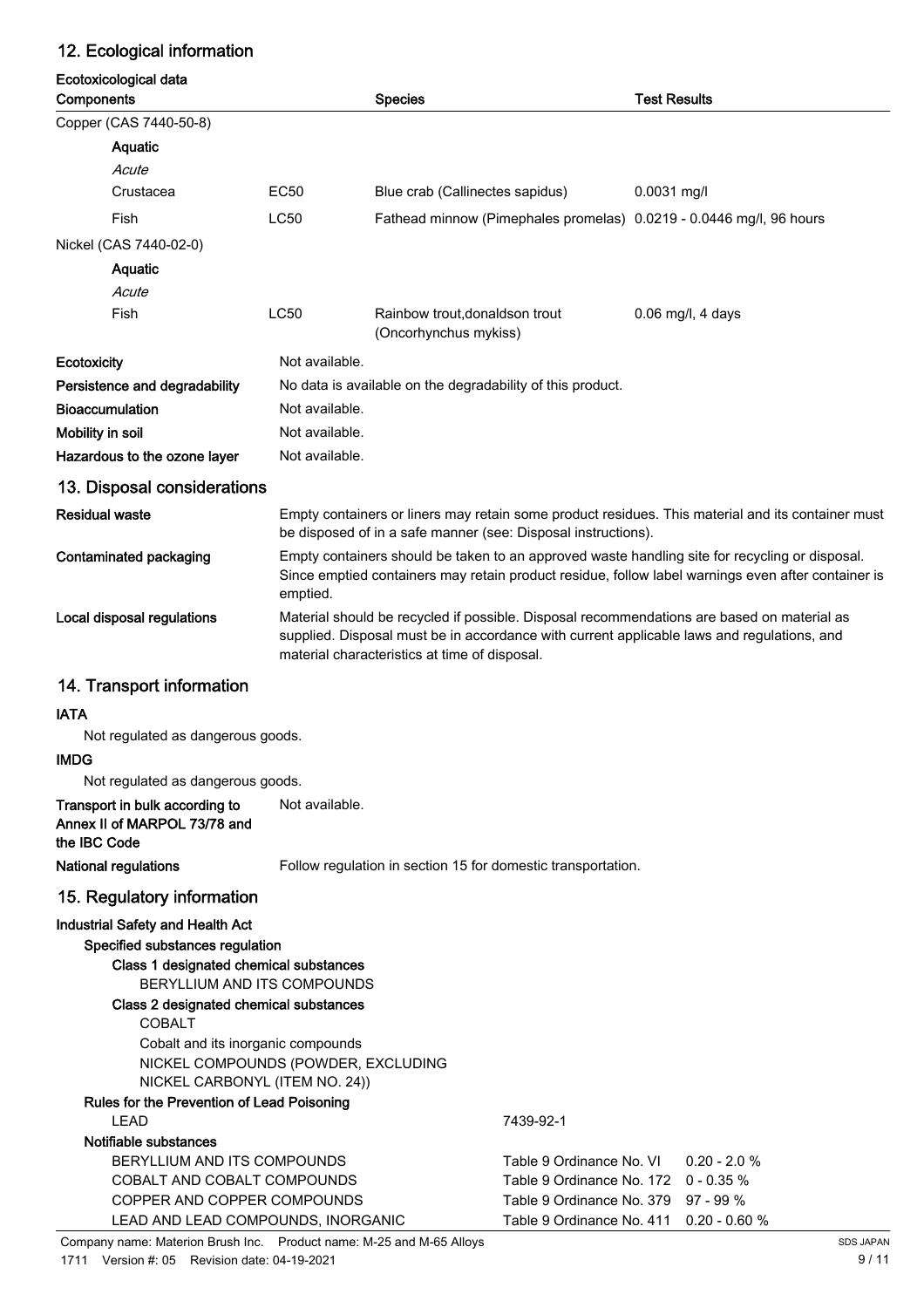| <b>NICKEL</b>                                                               |                                  | Table 9 Ordinance No. 418  0 - 1.4 % |                    |                |                 |
|-----------------------------------------------------------------------------|----------------------------------|--------------------------------------|--------------------|----------------|-----------------|
| Labeling substances                                                         |                                  |                                      |                    |                |                 |
| BERYLLIUM AND ITS COMPOUNDS                                                 |                                  |                                      |                    | $0.20 - 2.0 %$ |                 |
| <b>COBALT (POWDER)</b>                                                      |                                  |                                      |                    | $0 - 0.35 %$   |                 |
| COBALT AND COBALT COMPOUNDS                                                 |                                  |                                      |                    | $0 - 0.35 %$   |                 |
| COPPER (POWDER)                                                             |                                  |                                      |                    | 97 - 99 %      |                 |
| COPPER AND COPPER COMPOUNDS                                                 |                                  |                                      |                    | $97 - 99 \%$   |                 |
| LEAD (POWDER)                                                               |                                  |                                      |                    |                | $0.20 - 0.60 %$ |
| LEAD AND LEAD COMPOUNDS, INORGANIC                                          |                                  |                                      |                    |                | $0.20 - 0.60 %$ |
| <b>Poisonous and Deleterious Substances Control Act</b>                     |                                  |                                      |                    |                |                 |
| Specified poisonous substances                                              |                                  |                                      |                    |                |                 |
| Not regulated.                                                              |                                  |                                      |                    |                |                 |
| Poisonous substances                                                        |                                  |                                      |                    |                |                 |
| Not regulated.                                                              |                                  |                                      |                    |                |                 |
| <b>Deleterious substances</b>                                               |                                  |                                      |                    |                |                 |
| Not regulated.                                                              |                                  |                                      |                    |                |                 |
| Act on the Regulation of Manufacture and Evaluation of Chemical Substances  |                                  |                                      |                    |                |                 |
| Class I specified chemical substances                                       |                                  |                                      |                    |                |                 |
| Not regulated.                                                              |                                  |                                      |                    |                |                 |
| Class II specified chemical substances                                      |                                  |                                      |                    |                |                 |
| Not regulated.                                                              |                                  |                                      |                    |                |                 |
| Monitoring chemical substances                                              |                                  |                                      |                    |                |                 |
| Not regulated.                                                              |                                  |                                      |                    |                |                 |
| <b>Priority Assessment Chemical Substances (PACs)</b>                       |                                  |                                      |                    |                |                 |
| Not regulated.                                                              |                                  |                                      |                    |                |                 |
| <b>Reporting Exempted Substances</b>                                        |                                  |                                      |                    |                |                 |
| Not regulated.                                                              |                                  |                                      |                    |                |                 |
| Law concerning Pollutant Release and Transfer Register                      |                                  |                                      |                    |                |                 |
| Specified class 1 substances (substance name, ordinance number and content) |                                  |                                      |                    |                |                 |
| BERYLLIUM AND ITS COMPOUNDS                                                 |                                  | Ordinance No. 394 2.0 %              |                    | (Beryllium)    |                 |
| NICKEL COMPOUNDS                                                            |                                  | Ordinance No. 309                    | 1.4 $%$            | (Nickel)       |                 |
| Class 1 substances (substance name, ordinance number and content)           |                                  |                                      |                    |                |                 |
| COBALT AND ITS COMPOUNDS                                                    |                                  | Ordinance No. 132 0.35 %             |                    | (Cobalt)       |                 |
| LEAD                                                                        |                                  | Ordinance No. 304 0.60 %             |                    | (Lead)         |                 |
| <b>NICKEL</b>                                                               |                                  | Ordinance No. 308 1.4 %              |                    | (Nickel)       |                 |
| Class 2 substances (substance name, ordinance number and content)           |                                  |                                      |                    |                |                 |
| Not regulated.                                                              |                                  |                                      |                    |                |                 |
| <b>Ship Safety Law, Dangerous</b>                                           | Not regulated.                   |                                      |                    |                |                 |
| <b>Goods Marine Transport and</b>                                           |                                  |                                      |                    |                |                 |
| <b>Storage Rule</b>                                                         |                                  |                                      |                    |                |                 |
| Air Law, Enforcement Rule                                                   | Not regulated.                   |                                      |                    |                |                 |
| <b>Explosives Control Act</b>                                               |                                  |                                      |                    |                |                 |
| Not regulated.                                                              |                                  |                                      |                    |                |                 |
|                                                                             |                                  |                                      |                    |                |                 |
| <b>Soil Pollution Control Law</b>                                           |                                  |                                      |                    |                |                 |
| <b>Class 2 Specified harmful substance</b>                                  |                                  |                                      |                    |                |                 |
| <b>LEAD</b><br>Cutoff for 2nd elution standard                              |                                  | 0.3 MG/L                             |                    |                |                 |
| Cutoff for ground water standard                                            | 0.01 MG/L                        |                                      |                    |                |                 |
| Cutoff for soil content standard                                            |                                  | <b>150 MG/KG</b>                     |                    |                |                 |
| Cutoff for soil elution standard                                            |                                  | 0.01 MG/L                            |                    |                |                 |
| <b>LEAD &amp; ITS COMPOUNDS</b>                                             |                                  |                                      |                    |                |                 |
| Cutoff for 2nd elution standard                                             |                                  | 0.3 MG/L Total Pb                    |                    |                |                 |
|                                                                             | Cutoff for ground water standard |                                      | 0.01 MG/L Total Pb |                |                 |
| Cutoff for soil content standard                                            |                                  | 150 MG/KG Total Pb                   |                    |                |                 |
| Cutoff for soil elution standard                                            |                                  | 0.01 MG/L Total Pb                   |                    |                |                 |

Company name: Materion Brush Inc. Product name: M-25 and M-65 Alloys 1711 Version #: 05 Revision date: 04-19-2021